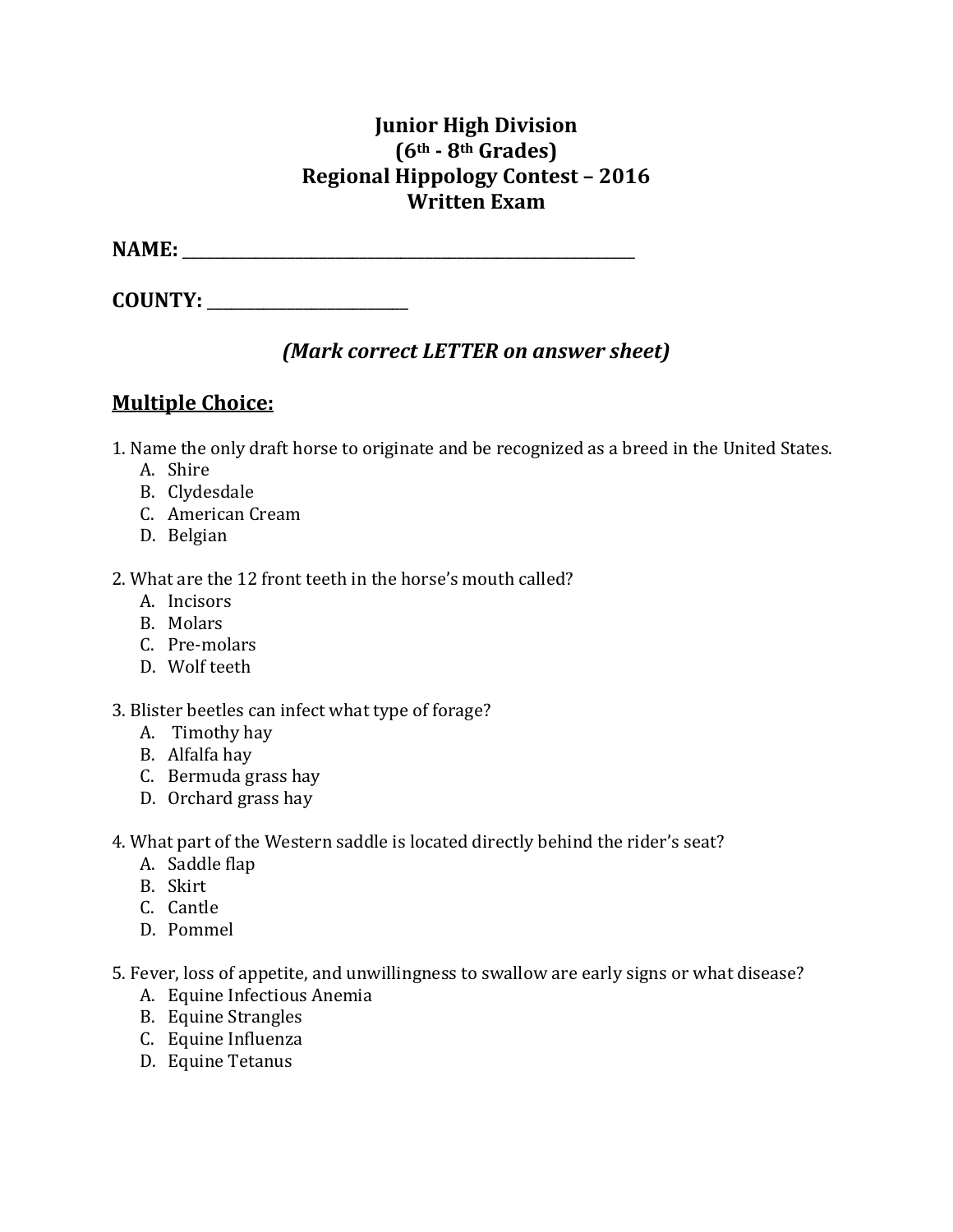6. What external parasite lays eggs on the legs of horses?

- A. Horse fly
- B. Ascarids
- C. Deer fly
- D. Bot fly

7. In equine nutrition, what do the initials TDN indicate?

- A. Total Digestible Nitrogen
- B. Total Disposable Nutrition
- C. Total Degraded Nitrogen
- D. Total Digestible Nutrients

8. What part of the English bridle fits around the horse's forehead, between the ears and eyes?

- A. Crown piece
- B. Brow band
- C. Cavesson
- D. Cheek piece

9. What is the main site for nutrient absorption in the horse?

- A. Small intestine
- B. Large intestine
- C. Cecum
- D. Stomach

10. What type of bit applies direct pressure to the horse's mouth?

- A. Curb
- B. Hackamore
- C. Bosal
- D. Snaffle

11. What is the maximum height of the American Miniature Horse?

- A. 24 inches
- B. 34 inches
- C. 40 inches
- D. 48 inches

12. What parasite of the horse causes severe irritation to the tail area?

- A. Bloodworms
- B. Pinworms
- C. Threadworms
- D. Tapeworms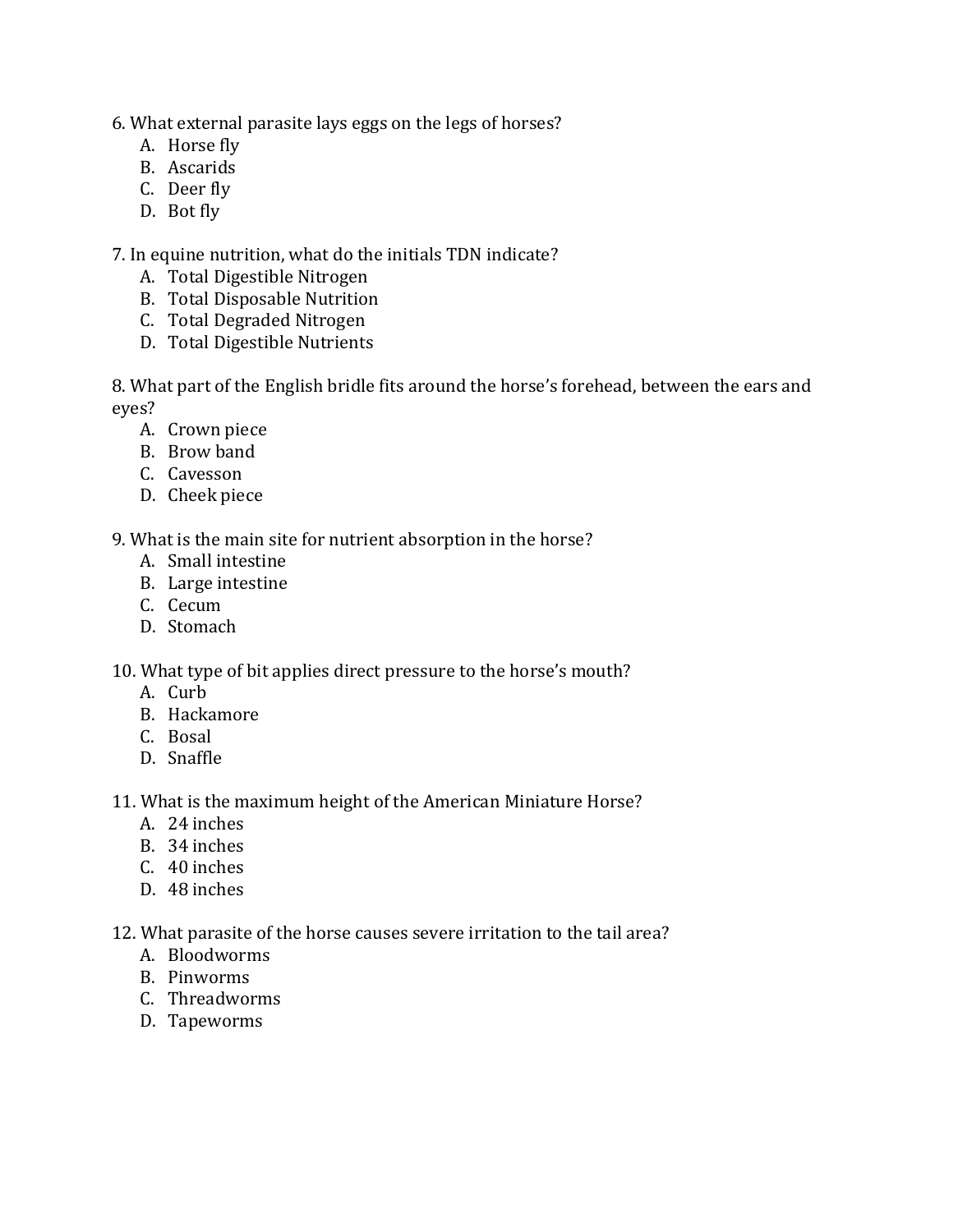- 13. What metal is most commonly used for making bits?
	- A. Copper
	- B. Aluminum
	- C. Stainless steel
	- D. Nickel alloy

14. What two minerals are present in white salt?

- A. Potassium and Phosphorous
- B. Sodium and Magnesium
- C. Zinc and Copper
- D. Chloride and Sodium

15. What is the name of the breed that has a coat pattern, mottled skin, vertically striped hoof and white sclera around the eye?

- A. Appaloosa
- B. Exmoor pony
- C. Lipizzan
- D. Paso Fino

16. Name the color marking that extends from the coronary band of the hoof and extends to the knee or hock.

- A. Coronet
- B. Pastern
- C. Sock
- D. Stocking

17. Too much grain can cause what problem in the horse's foot?

- A. Navicular
- B. Sole bruises
- C. Laminitis
- D. White line disease

18. What is the term for the practice when a horse grasps an object with its incisors and attempts to swallow air?

- A. Weaving
- B. Roaring
- C. Cribbing
- D. Heaves

19. What forage contains a fungal endophyte that causes reproduction problems in mares?

- A. Alfalfa
- B. Tall fescue
- C. Red clover
- D. Kobe lespedeza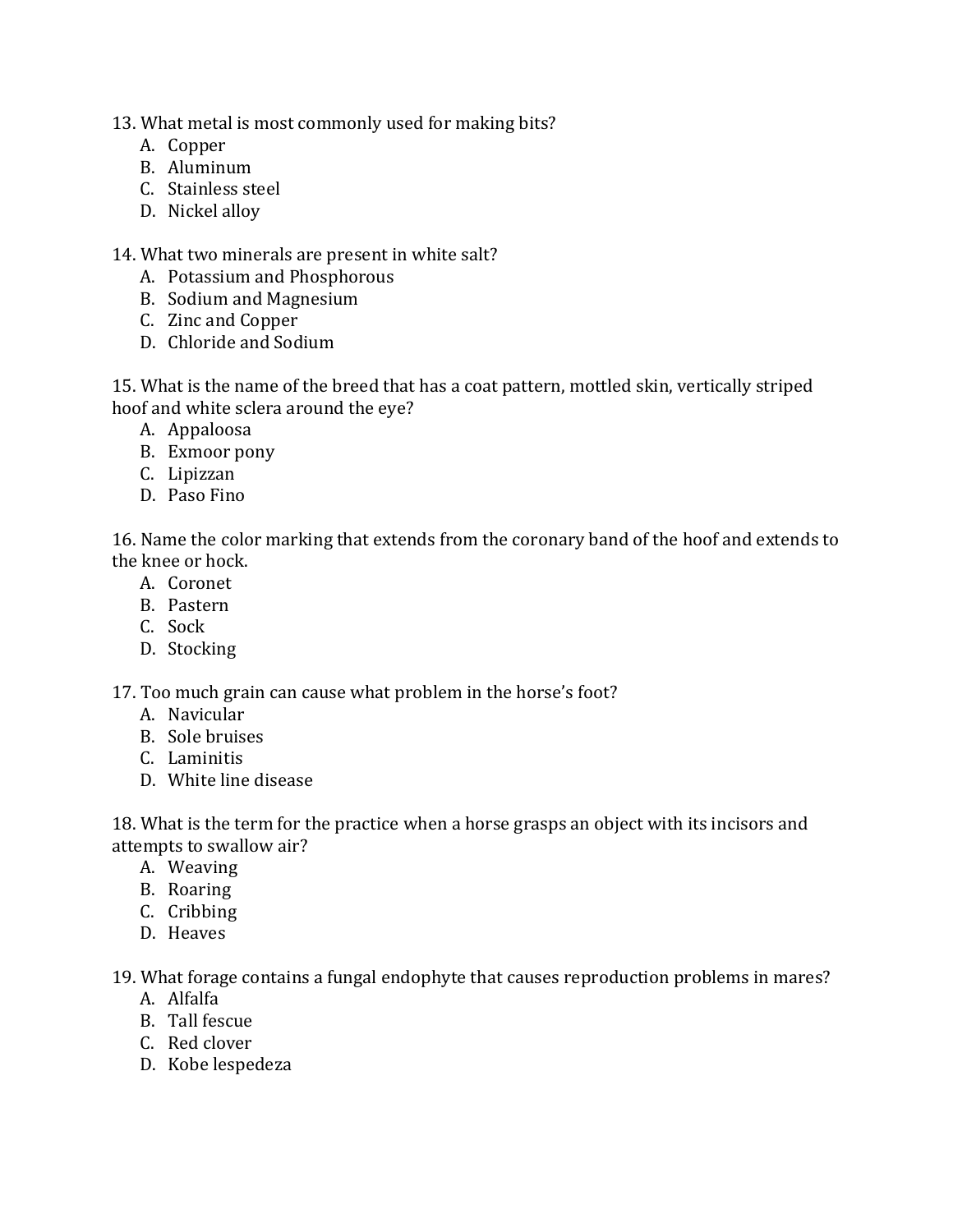20. The horse's forelimbs bear what percentage of its body weight?

- A. 65%
- B. 50%
- C. 35%
- D. 25%

21. What term is used to describe the disruption of and or tearing of tendon fibers in a horse's leg?

- A. Arthritis
- B. Bowed tendon
- C. Lamintis
- D. Splints

#### 22. The rear of the horse shoe is called what?

- A. Tail
- B. Caulk
- C. Fullering
- D. Heel

23. What is the most common medical emergency of the horse?

- A. Colic
- B. Influenza
- C. Equine Infectious Anemia
- D. Laminitis

24. When viewed from the rear, horses that are in at the hock and out at the toe have what conformational fault?

- A. Camped-out
- B. Camped-under
- C. Cow-hocked
- D. Sickle-hocked
- 25. A horse's age is determined by looking at what?
	- A. Hoof rings
	- B. Body size
	- C. Teeth
	- D. Neck size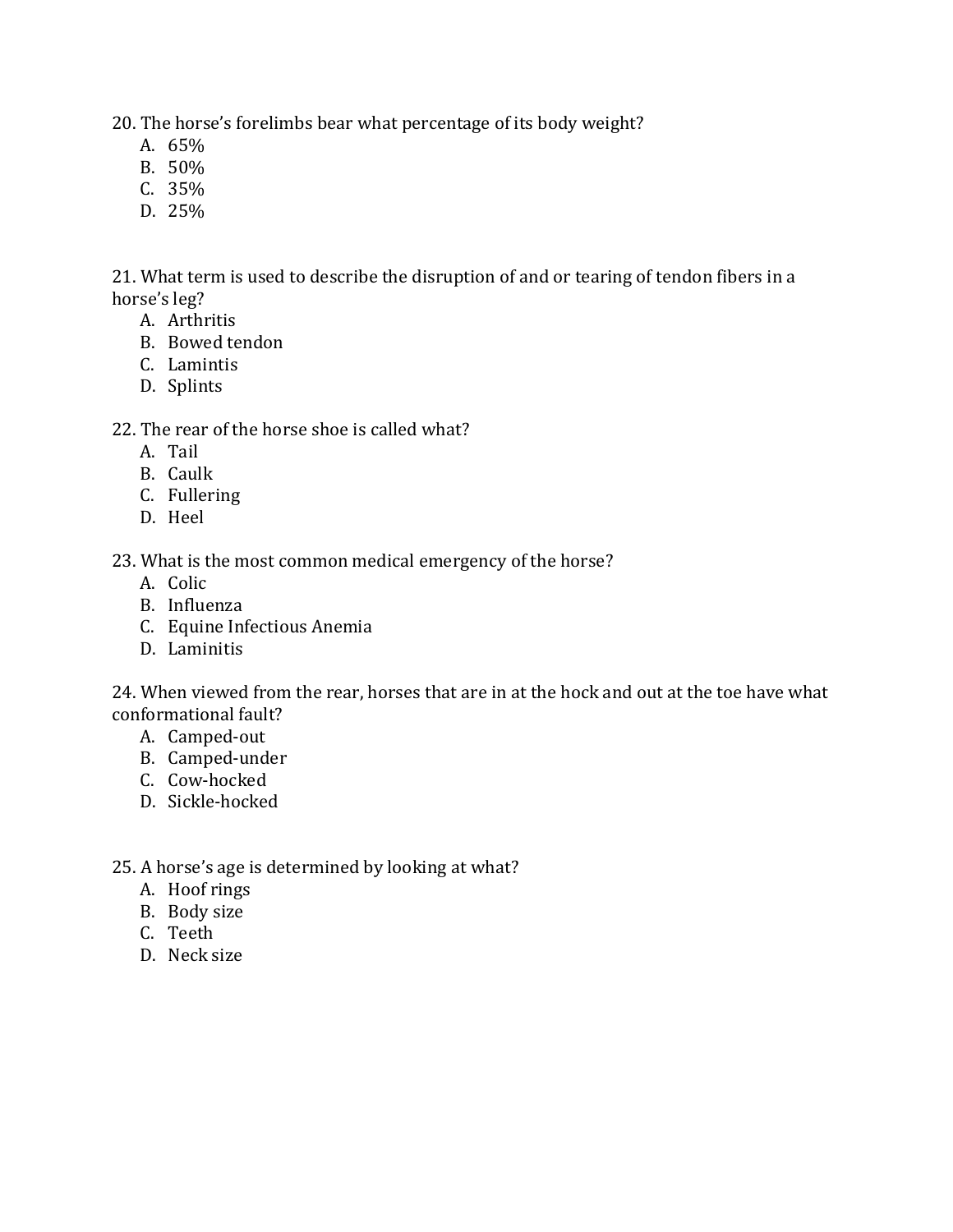## **True or False:** *(Mark True or False on the answer sheet)*

26. When you press the gums of a normal horse with your thumb, it should take two seconds for the capillary fill to return to its normal color.

27. Impaction is a term used to describe a blockage in the gastrointestinal tract.

28. Fiber from forages is primarily digested in the small intestine of the horse.

29. Split ear and slip ear are two types of English-style headstalls.

30. Shoes with heel caulks are used on the back feet of reining horses to assist with executing their sliding stops.

31. A horse's weight can be determined by using a "weight tape" around the animal's heart girth.

32. When giving horses grain, feeds should be provided by weight, not by volume.

33. A mature, 1,000 pound horse will produce as much as 40 to 50 pounds of manure per day.

34. A Standardbred or Pacer can travel up to 50 miles per hour.

35. The Arabian breed of horse gained fame as a short distance runner in quarter-mile races.

36. Saw dust is the bedding of choice for foaling stalls.

37. Hunters and Jumpers are two breeds that use Saddle Seat type saddles.

38. Reducing runoff and protecting groundwater should be two goals of a farm's water quality plan.

39. When facing forward, the eye position of a modern day horse allows for 360 degrees of vision without moving its head.

40. Vaccination involves injection of bacteria or viruses which have been modified or inactivated so as not to cause disease in the horse.